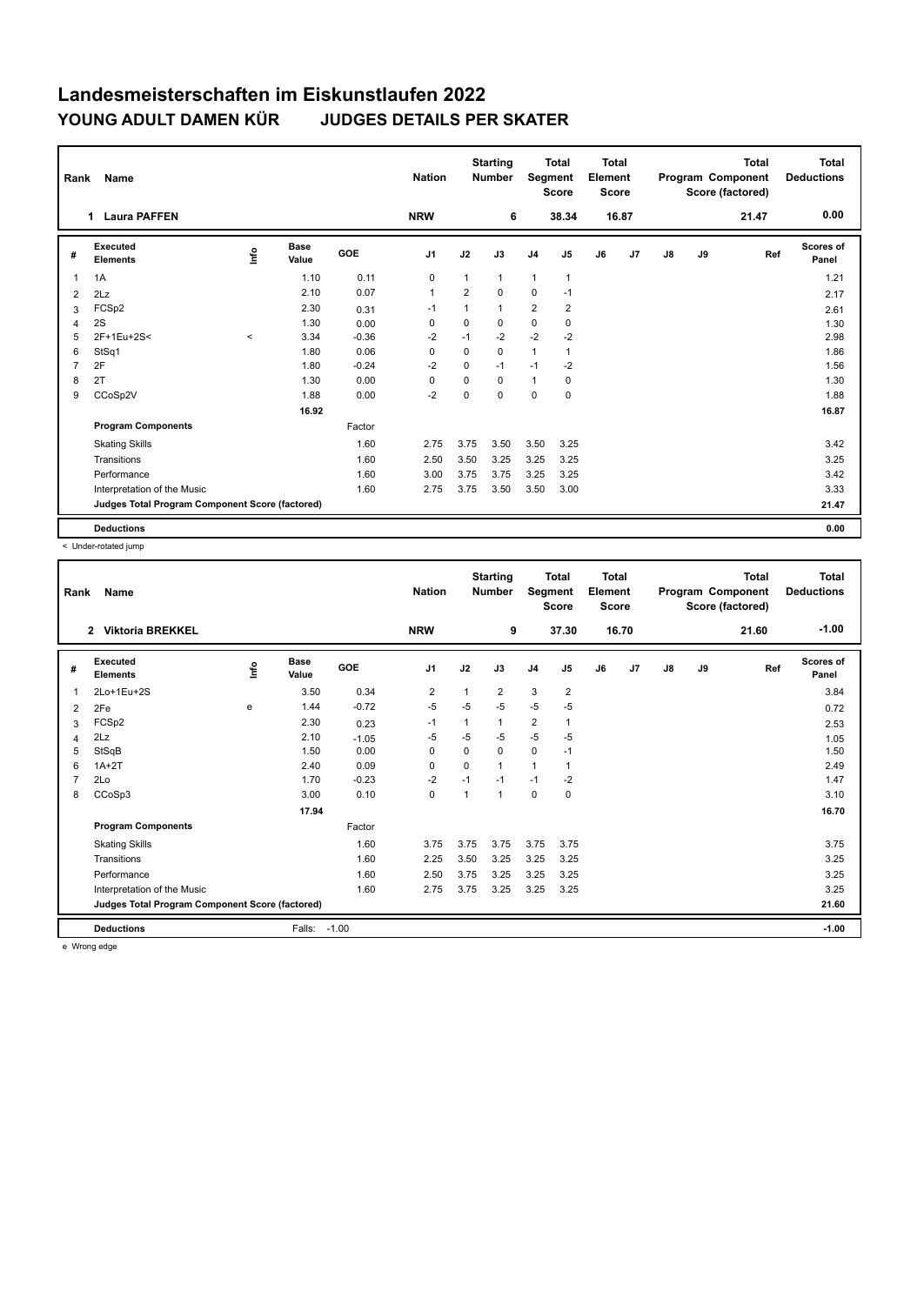| Rank           | Name                                            |      |                      | <b>Nation</b> |                | <b>Starting</b><br><b>Number</b> |          | <b>Total</b><br>Segment<br><b>Score</b> |                | <b>Total</b><br>Element<br><b>Score</b><br>17.69 |    |    | <b>Total</b><br>Program Component<br>Score (factored) | <b>Total</b><br><b>Deductions</b> |                    |
|----------------|-------------------------------------------------|------|----------------------|---------------|----------------|----------------------------------|----------|-----------------------------------------|----------------|--------------------------------------------------|----|----|-------------------------------------------------------|-----------------------------------|--------------------|
|                | <b>Deborah MILITELLO</b><br>3                   |      |                      |               | <b>NRW</b>     |                                  | 1        |                                         | 37.03          |                                                  |    |    |                                                       | 19.34                             | 0.00               |
| #              | Executed<br><b>Elements</b>                     | ١nf٥ | <b>Base</b><br>Value | <b>GOE</b>    | J <sub>1</sub> | J2                               | J3       | J <sub>4</sub>                          | J <sub>5</sub> | J6                                               | J7 | J8 | J9                                                    | Ref                               | Scores of<br>Panel |
| 1              | 2T                                              |      | 1.30                 | 0.00          | 0              | $\mathbf 0$                      | 0        | $\mathbf 0$                             | $\mathbf{1}$   |                                                  |    |    |                                                       |                                   | 1.30               |
| 2              | $2S+2Tq$                                        | q    | 2.60                 | $-0.26$       | $-2$           | $-2$                             | $-2$     | $-2$                                    | $-1$           |                                                  |    |    |                                                       |                                   | 2.34               |
| 3              | FCSp2                                           |      | 2.30                 | 0.00          | $\Omega$       | $\Omega$                         | $-1$     | $\mathbf 0$                             | 0              |                                                  |    |    |                                                       |                                   | 2.30               |
| 4              | 2F                                              |      | 1.80                 | $-0.24$       | $-1$           | $-2$                             | $-1$     | $-1$                                    | $-2$           |                                                  |    |    |                                                       |                                   | 1.56               |
| 5              | 2Lo+1Eu+2S                                      |      | 3.50                 | $-0.06$       | $\Omega$       | $\Omega$                         | $\Omega$ | $-2$                                    | $-1$           |                                                  |    |    |                                                       |                                   | 3.44               |
| 6              | 2F                                              |      | 1.80                 | 0.00          | $\Omega$       | $\Omega$                         | $\Omega$ | $-1$                                    | 0              |                                                  |    |    |                                                       |                                   | 1.80               |
| $\overline{7}$ | StSqB                                           |      | 1.50                 | $-0.15$       | $-2$           | $-1$                             | $-1$     | $-1$                                    | 1              |                                                  |    |    |                                                       |                                   | 1.35               |
| 8              | 1A                                              |      | 1.10                 | 0.00          | $\mathbf 0$    | $\Omega$                         | $\Omega$ | $\mathbf 0$                             | $\mathbf{1}$   |                                                  |    |    |                                                       |                                   | 1.10               |
| 9              | CCoSp2                                          |      | 2.50                 | 0.00          | $-1$           | 0                                | $\Omega$ | 0                                       | 0              |                                                  |    |    |                                                       |                                   | 2.50               |
|                |                                                 |      | 18.40                |               |                |                                  |          |                                         |                |                                                  |    |    |                                                       |                                   | 17.69              |
|                | <b>Program Components</b>                       |      |                      | Factor        |                |                                  |          |                                         |                |                                                  |    |    |                                                       |                                   |                    |
|                | <b>Skating Skills</b>                           |      |                      | 1.60          | 2.50           | 3.25                             | 3.00     | 3.25                                    | 3.50           |                                                  |    |    |                                                       |                                   | 3.17               |
|                | Transitions                                     |      |                      | 1.60          | 2.75           | 2.75                             | 3.00     | 3.00                                    | 3.25           |                                                  |    |    |                                                       |                                   | 2.92               |
|                | Performance                                     |      |                      | 1.60          | 2.25           | 3.00                             | 3.00     | 3.00                                    | 3.25           |                                                  |    |    |                                                       |                                   | 3.00               |
|                | Interpretation of the Music                     |      |                      | 1.60          | 2.25           | 3.25                             | 3.25     | 2.75                                    | 3.00           |                                                  |    |    |                                                       |                                   | 3.00               |
|                | Judges Total Program Component Score (factored) |      |                      |               |                |                                  |          |                                         |                |                                                  |    |    |                                                       |                                   | 19.34              |
|                | <b>Deductions</b>                               |      |                      |               |                |                                  |          |                                         |                |                                                  |    |    |                                                       |                                   | 0.00               |

q Jump landed on the quarter

| Rank | Name                                            |    |                      |         | <b>Nation</b>  |             | <b>Starting</b><br><b>Number</b> | Segment        | <b>Total</b><br><b>Score</b> | <b>Total</b><br>Element<br><b>Score</b> |       |               |    | <b>Total</b><br>Program Component<br>Score (factored) | <b>Total</b><br><b>Deductions</b> |
|------|-------------------------------------------------|----|----------------------|---------|----------------|-------------|----------------------------------|----------------|------------------------------|-----------------------------------------|-------|---------------|----|-------------------------------------------------------|-----------------------------------|
|      | 4 Alina SCHRAINER                               |    |                      |         | <b>NRW</b>     |             | 7                                |                | 35.55                        |                                         | 14.42 |               |    | 22.13                                                 | $-1.00$                           |
| #    | Executed<br><b>Elements</b>                     | ۴  | <b>Base</b><br>Value | GOE     | J <sub>1</sub> | J2          | J3                               | J <sub>4</sub> | J5                           | J6                                      | J7    | $\mathsf{J}8$ | J9 | Ref                                                   | <b>Scores of</b><br>Panel         |
| 1    | 1A                                              |    | 1.10                 | 0.11    | 1              | $\mathbf 0$ | 1                                | $\mathbf{1}$   | $\overline{2}$               |                                         |       |               |    |                                                       | 1.21                              |
| 2    | FCSp2                                           |    | 2.30                 | 0.23    | $\mathbf{1}$   |             | 1                                | $\mathbf{1}$   | 1                            |                                         |       |               |    |                                                       | 2.53                              |
| 3    | 2Fq+1Eu+2S                                      | q  | 3.60                 | $-0.54$ | -3             | $-2$        | $-3$                             | $-3$           | -4                           |                                         |       |               |    |                                                       | 3.06                              |
| 4    | $2S+2T<<$                                       | << | 1.70                 | $-0.39$ | -4             | $-1$        | $-3$                             | $-3$           | -3                           |                                         |       |               |    |                                                       | 1.31                              |
| 5    | 2T                                              |    | 1.30                 | 0.00    | $-2$           | 0           | 0                                | $\mathbf{1}$   | 0                            |                                         |       |               |    |                                                       | 1.30                              |
| 6    | StSqB                                           |    | 1.50                 | 0.10    | 0              |             | 0                                | $\mathbf{1}$   | 1                            |                                         |       |               |    |                                                       | 1.60                              |
|      | 2F!                                             |    | 1.80                 | $-0.90$ | -5             | $-5$        | $-5$                             | $-5$           | $-5$                         |                                         |       |               |    |                                                       | 0.90                              |
| 8    | 2Lo                                             |    | 1.70                 | 0.06    | 0              | $\Omega$    | 0                                | $\mathbf{1}$   | 1                            |                                         |       |               |    |                                                       | 1.76                              |
| 9    | CCoSp1V                                         |    | 1.50                 | $-0.75$ | $-5$           | $-4$        | $-5$                             | $-5$           | $-5$                         |                                         |       |               |    |                                                       | 0.75                              |
|      |                                                 |    | 16.50                |         |                |             |                                  |                |                              |                                         |       |               |    |                                                       | 14.42                             |
|      | <b>Program Components</b>                       |    |                      | Factor  |                |             |                                  |                |                              |                                         |       |               |    |                                                       |                                   |
|      | <b>Skating Skills</b>                           |    |                      | 1.60    | 3.50           | 3.75        | 3.50                             | 3.75           | 3.50                         |                                         |       |               |    |                                                       | 3.58                              |
|      | Transitions                                     |    |                      | 1.60    | 3.25           | 3.50        | 3.25                             | 3.50           | 3.25                         |                                         |       |               |    |                                                       | 3.33                              |
|      | Performance                                     |    |                      | 1.60    | 3.50           | 3.50        | 3.25                             | 3.50           | 3.00                         |                                         |       |               |    |                                                       | 3.42                              |
|      | Interpretation of the Music                     |    |                      | 1.60    | 3.25           | 3.75        | 3.50                             | 3.75           | 3.25                         |                                         |       |               |    |                                                       | 3.50                              |
|      | Judges Total Program Component Score (factored) |    |                      |         |                |             |                                  |                |                              |                                         |       |               |    |                                                       | 22.13                             |
|      | <b>Deductions</b>                               |    | Falls:               | $-1.00$ |                |             |                                  |                |                              |                                         |       |               |    |                                                       | $-1.00$                           |

<< Downgraded jump ! Not clear edge q Jump landed on the quarter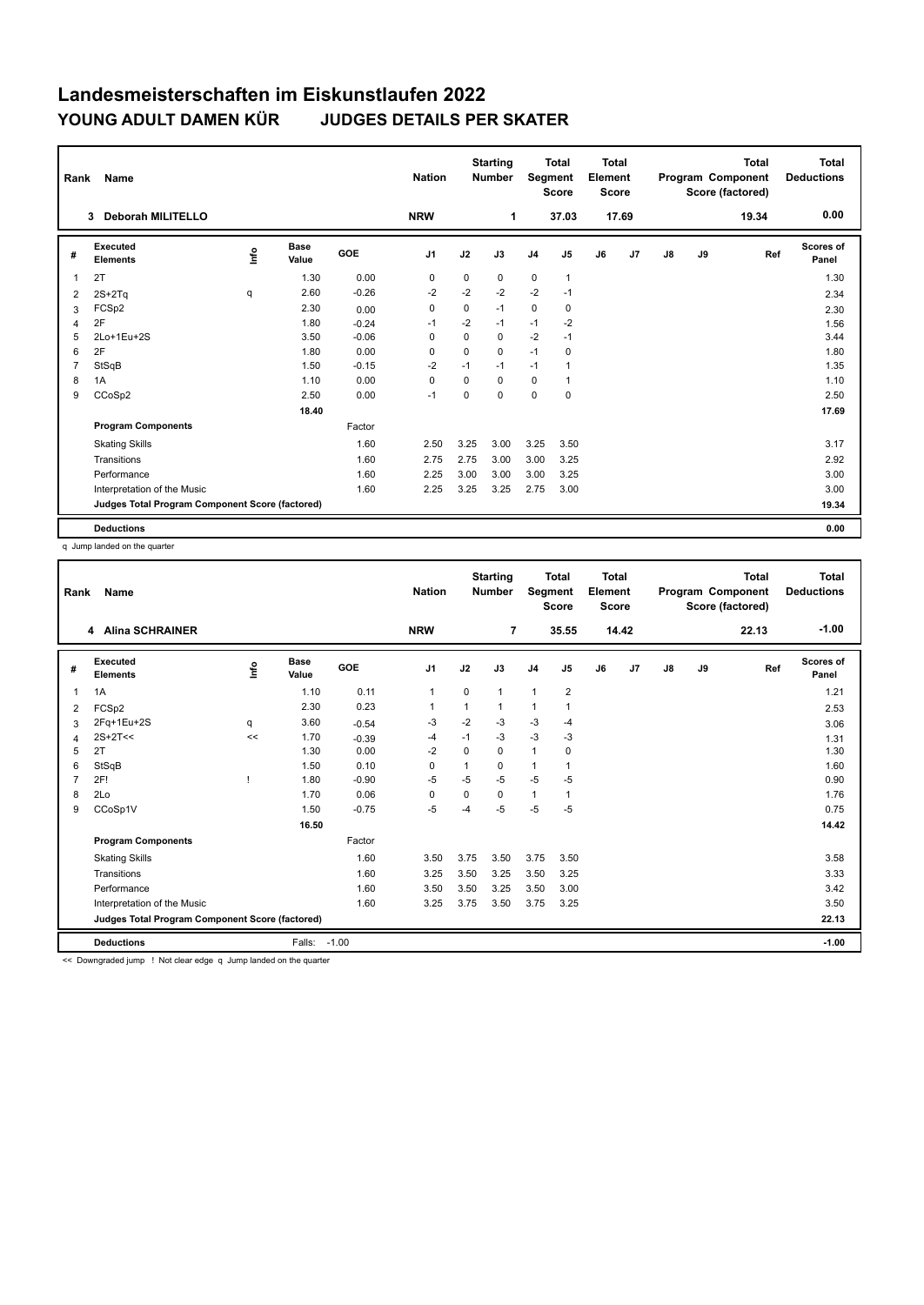| Rank                | Name                                                                 |      |                      |                    | <b>Nation</b>  |              | <b>Starting</b><br>Number |             | <b>Total</b><br><b>Segment</b><br><b>Score</b> | <b>Total</b><br>Element<br><b>Score</b> |       |    |    | Program Component<br>Score (factored) | <b>Total</b> | <b>Total</b><br><b>Deductions</b> |
|---------------------|----------------------------------------------------------------------|------|----------------------|--------------------|----------------|--------------|---------------------------|-------------|------------------------------------------------|-----------------------------------------|-------|----|----|---------------------------------------|--------------|-----------------------------------|
|                     | 5 Joellé KÖTHSCHNEIDER                                               |      |                      |                    | <b>NRW</b>     |              | 8                         |             | 33.92                                          |                                         | 13.52 |    |    | 20.40                                 |              | 0.00                              |
| #                   | <b>Executed</b><br><b>Elements</b>                                   | lnfo | <b>Base</b><br>Value | GOE                | J <sub>1</sub> | J2           | J3                        | J4          | J5                                             | J6                                      | J7    | J8 | J9 |                                       | Ref          | Scores of<br>Panel                |
| 1                   | 1A                                                                   |      | 1.10                 | 0.11               | 1              | $\mathbf{1}$ | 0                         | 1           | $\mathbf{1}$                                   |                                         |       |    |    |                                       |              | 1.21                              |
| $\overline{2}$      | 2Lz                                                                  |      | 2.10                 | 0.00               | $\mathbf 0$    | 0            | $-1$                      | $\mathbf 0$ | $\mathbf{1}$                                   |                                         |       |    |    |                                       |              | 2.10                              |
| 3                   | 1F                                                                   |      | 0.50                 | $-0.22$            | $-5$           | $-4$         | $-4$                      | $-4$        | $-5$                                           |                                         |       |    |    |                                       |              | 0.28                              |
| $\overline{4}$      | FCSp2                                                                |      | 2.30                 | 0.00               | $\mathbf 0$    | $\pmb{0}$    | $\mathbf 0$               | 0           | $\mathbf 0$                                    |                                         |       |    |    |                                       |              | 2.30                              |
| 5                   | StSq1                                                                |      | 1.80                 | 0.00               | $\mathbf 0$    | 0            | $\mathbf 0$               | $\mathbf 0$ | 1                                              |                                         |       |    |    |                                       |              | 1.80                              |
| 6                   | 1A                                                                   |      | 1.10                 | 0.07               | $\mathbf 0$    | $\mathbf{1}$ | $\mathbf{1}$              | 0           | $\mathbf{1}$                                   |                                         |       |    |    |                                       |              | 1.17                              |
| $\overline{7}$      | 2Lo                                                                  |      | 1.70                 | 0.06               | $\mathbf 0$    | $\mathbf 0$  | $\mathbf 0$               | 1           | $\mathbf{1}$                                   |                                         |       |    |    |                                       |              | 1.76                              |
| 8                   | 1Lo                                                                  |      | 0.50                 | $-0.02$            | $-1$           | $\pmb{0}$    | $-1$                      | 0           | $\mathsf 0$                                    |                                         |       |    |    |                                       |              | 0.48                              |
| 9                   | CCoSp2                                                               |      | 2.50                 | $-0.08$            | $-1$           | $\mathbf{1}$ | $-1$                      | $\mathbf 0$ | 0                                              |                                         |       |    |    |                                       |              | 2.42                              |
|                     |                                                                      |      | 13.60                |                    |                |              |                           |             |                                                |                                         |       |    |    |                                       |              | 13.52                             |
|                     | <b>Program Components</b>                                            |      |                      | Factor             |                |              |                           |             |                                                |                                         |       |    |    |                                       |              |                                   |
|                     | <b>Skating Skills</b>                                                |      |                      | 1.60               | 3.25           | 3.50         | 3.25                      | 3.50        | 3.50                                           |                                         |       |    |    |                                       |              | 3.42                              |
|                     | Transitions                                                          |      |                      | 1.60               | 2.75           | 3.25         | 3.25                      | 3.25        | 3.25                                           |                                         |       |    |    |                                       |              | 3.25                              |
|                     | Performance                                                          |      |                      | 1.60               | 3.00           | 3.50         | 3.00                      | 3.00        | 3.00                                           |                                         |       |    |    |                                       |              | 3.00                              |
|                     | Interpretation of the Music                                          |      |                      | 1.60               | 3.00           | 3.25         | 3.25                      | 3.00        | 3.00                                           |                                         |       |    |    |                                       |              | 3.08                              |
|                     | Judges Total Program Component Score (factored)                      |      |                      |                    |                |              |                           |             |                                                |                                         |       |    |    |                                       |              | 20.40                             |
|                     |                                                                      |      |                      |                    |                |              |                           |             |                                                |                                         |       |    |    |                                       |              |                                   |
|                     | <b>Deductions</b>                                                    |      |                      |                    |                |              |                           |             |                                                |                                         |       |    |    |                                       |              | 0.00                              |
|                     |                                                                      |      |                      |                    |                |              |                           |             |                                                |                                         |       |    |    |                                       |              |                                   |
| Rank                | Name                                                                 |      |                      |                    | <b>Nation</b>  |              | <b>Starting</b><br>Number |             | <b>Total</b><br>Segment                        | <b>Total</b><br>Element                 |       |    |    | Program Component                     | <b>Total</b> | <b>Total</b><br><b>Deductions</b> |
|                     |                                                                      |      |                      |                    |                |              |                           |             | Score                                          | Score                                   |       |    |    | Score (factored)                      |              | $-0.50$                           |
|                     | 6 Louisa HELDMANN                                                    |      |                      |                    | <b>NRW</b>     |              | 11                        |             | 32.12                                          |                                         | 13.15 |    |    | 19.47                                 |              |                                   |
| #                   | <b>Executed</b><br><b>Elements</b>                                   | ١nf٥ | <b>Base</b><br>Value | GOE                | J1             | J2           | J3                        | J4          | J5                                             | J6                                      | J7    | J8 | J9 |                                       | Ref          | Scores of<br>Panel                |
| 1                   | $2Lo+1T$                                                             |      | 2.10                 | $-0.17$            | $-1$           | 0            | $-1$                      | $-1$        | $-2$                                           |                                         |       |    |    |                                       |              | 1.93                              |
|                     | 1A                                                                   |      | 1.10                 | $-0.04$            | $\mathbf 0$    | 0            | $\mathbf 0$               | $-1$        | $-1$                                           |                                         |       |    |    |                                       |              | 1.06                              |
| $\overline{c}$<br>3 | CCoSp1V                                                              |      | 1.50                 |                    | $-1$           | 0            | 0                         | 0           | $\mathbf 0$                                    |                                         |       |    |    |                                       |              |                                   |
| 4                   | 2F+1T                                                                |      | 2.20                 | 0.00               | $-3$           | $-2$         | $-2$                      | $-3$        | $-4$                                           |                                         |       |    |    |                                       |              | 1.50                              |
| 5                   | StSqB                                                                |      | 1.50                 | $-0.48$<br>$-0.05$ | $-1$           | $\mathbf 0$  | $\mathbf 0$               | $-1$        | $\mathbf{1}$                                   |                                         |       |    |    |                                       |              | 1.72<br>1.45                      |
| 6                   | 2S                                                                   |      | 1.30                 | $-0.65$            | $-5$           | $-5$         | -5                        | $-5$        | $-5$                                           |                                         |       |    |    |                                       |              | 0.65                              |
| $\overline{7}$      | 2Lo                                                                  |      | 1.70                 | 0.00               | $\mathbf 0$    | $\pmb{0}$    | $\mathbf 0$               | $\mathbf 0$ | $\mathbf{1}$                                   |                                         |       |    |    |                                       |              | 1.70                              |
| 8                   | 2S                                                                   |      | 1.30                 | 0.00               | $-1$           | 0            | $\mathbf 0$               | $\mathbf 0$ | $\mathsf 0$                                    |                                         |       |    |    |                                       |              | 1.30                              |
| 9                   | FCSp1                                                                |      | 1.90                 | $-0.06$            | $-2$           | $-1$         | $\mathbf 0$               | $\mathbf 0$ | $\mathbf 0$                                    |                                         |       |    |    |                                       |              | 1.84                              |
|                     |                                                                      |      | 14.60                |                    |                |              |                           |             |                                                |                                         |       |    |    |                                       |              | 13.15                             |
|                     | <b>Program Components</b>                                            |      |                      | Factor             |                |              |                           |             |                                                |                                         |       |    |    |                                       |              |                                   |
|                     | <b>Skating Skills</b>                                                |      |                      | 1.60               | 3.00           | 3.50         | 3.25                      | 3.00        | 3.25                                           |                                         |       |    |    |                                       |              | 3.17                              |
|                     |                                                                      |      |                      |                    |                |              |                           |             |                                                |                                         |       |    |    |                                       |              |                                   |
|                     | Transitions                                                          |      |                      | 1.60               | 2.50           | 3.25         | 3.50                      | 2.75        | 2.75                                           |                                         |       |    |    |                                       |              | 2.92                              |
|                     | Performance                                                          |      |                      | 1.60               | 2.75           | 3.50         | 3.50                      | 2.75        | 2.75                                           |                                         |       |    |    |                                       |              | 3.00                              |
|                     | Interpretation of the Music                                          |      |                      | 1.60               | 3.00           | 3.25         | 3.25                      | 3.00        | 2.75                                           |                                         |       |    |    |                                       |              | 3.08                              |
|                     | Judges Total Program Component Score (factored)<br><b>Deductions</b> |      | Falls:               | $-0.50$            |                |              |                           |             |                                                |                                         |       |    |    |                                       |              | 19.47<br>$-0.50$                  |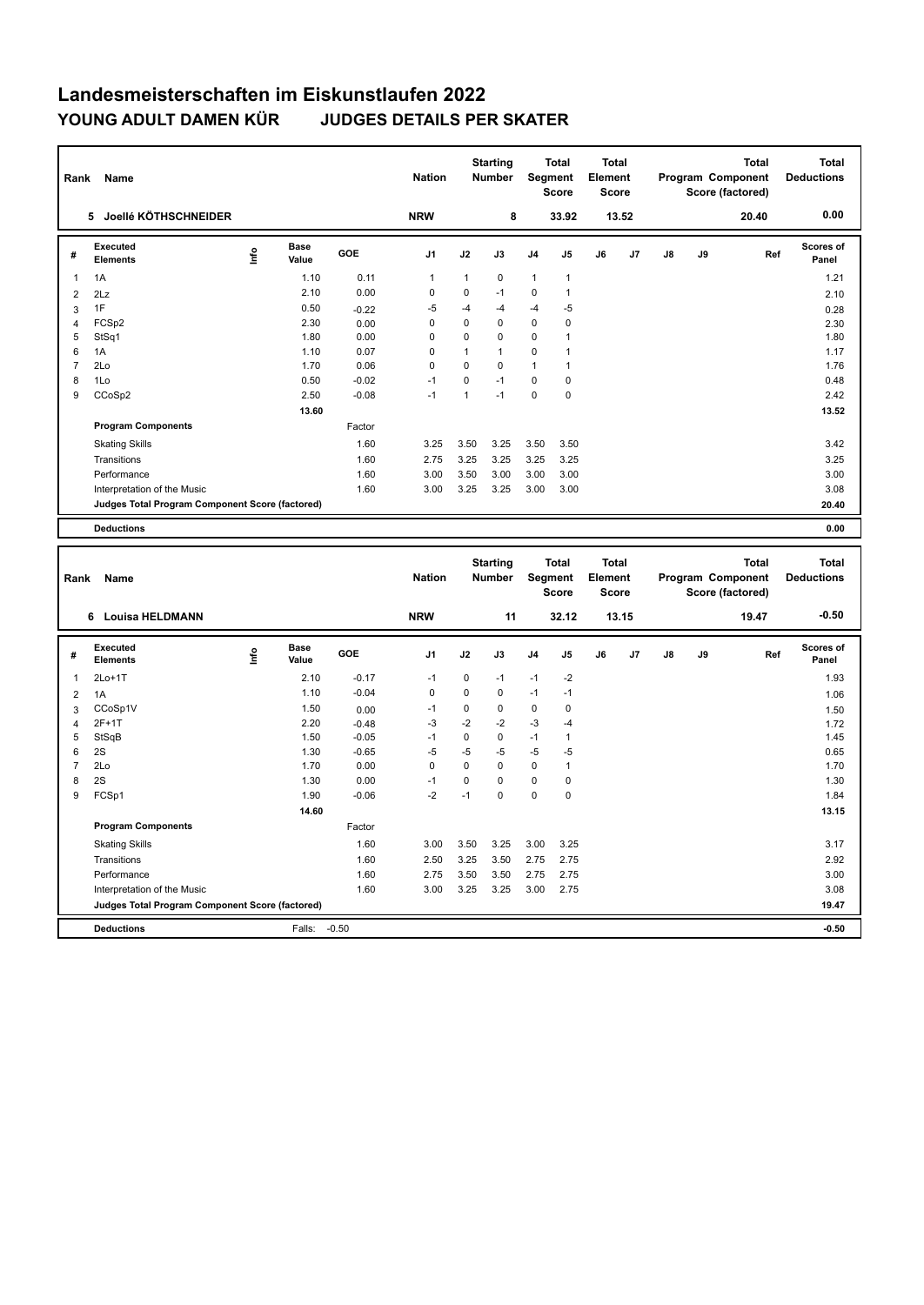| Rank           | Name                                            |      |               |            | <b>Nation</b>  |             | <b>Starting</b><br><b>Number</b> | Segment        | <b>Total</b><br><b>Score</b> | <b>Total</b><br>Element<br>Score |                |               |    | <b>Total</b><br>Program Component<br>Score (factored) | <b>Total</b><br><b>Deductions</b> |
|----------------|-------------------------------------------------|------|---------------|------------|----------------|-------------|----------------------------------|----------------|------------------------------|----------------------------------|----------------|---------------|----|-------------------------------------------------------|-----------------------------------|
|                | <b>Carlotta BOVO</b><br>$\overline{7}$          |      |               |            | <b>NRW</b>     |             | 4                                |                | 31.97                        |                                  | 11.18          |               |    | 20.79                                                 | 0.00                              |
| #              | Executed<br><b>Elements</b>                     | ١nf٥ | Base<br>Value | <b>GOE</b> | J <sub>1</sub> | J2          | J3                               | J <sub>4</sub> | J <sub>5</sub>               | J6                               | J <sub>7</sub> | $\mathsf{J}8$ | J9 | Ref                                                   | <b>Scores of</b><br>Panel         |
| 1              | FCSp1                                           |      | 1.90          | $-0.06$    | $-1$           | 0           | $\Omega$                         | $\mathbf 0$    | $-1$                         |                                  |                |               |    |                                                       | 1.84                              |
| 2              | 2F                                              |      | 1.80          | $-0.06$    | $-1$           | 0           | 0                                | $\mathbf 0$    | $-1$                         |                                  |                |               |    |                                                       | 1.74                              |
| 3              | 1F                                              |      | 0.50          | $-0.02$    | $-1$           | 0           | $-1$                             | 0              | 0                            |                                  |                |               |    |                                                       | 0.48                              |
| $\overline{4}$ | 2S+1Eu+2S                                       |      | 3.10          | $-0.39$    | $-4$           | $-2$        | $-2$                             | $-3$           | $-5$                         |                                  |                |               |    |                                                       | 2.71                              |
| 5              | Α                                               |      | 0.00          | 0.00       | ٠              |             |                                  | ٠              | ٠                            |                                  |                |               |    |                                                       | 0.00                              |
| 6              | CCoSp                                           |      | 0.00          | 0.00       | ٠              |             |                                  |                |                              |                                  |                |               |    |                                                       | 0.00                              |
| $\overline{7}$ | $2Tq+1T$                                        | q    | 1.70          | $-0.39$    | $-3$           | $-3$        | $-3$                             | $-3$           | $-3$                         |                                  |                |               |    |                                                       | 1.31                              |
| 8              | StSqB                                           |      | 1.50          | $-0.10$    | $-1$           | 0           | $-1$                             | $\mathbf 0$    | $-1$                         |                                  |                |               |    |                                                       | 1.40                              |
| 9              | 2Lo                                             |      | 1.70          | 0.00       | 0              | $\mathbf 0$ | $\mathbf 0$                      | $\mathbf{1}$   | $-1$                         |                                  |                |               |    |                                                       | 1.70                              |
|                |                                                 |      | 12.20         |            |                |             |                                  |                |                              |                                  |                |               |    |                                                       | 11.18                             |
|                | <b>Program Components</b>                       |      |               | Factor     |                |             |                                  |                |                              |                                  |                |               |    |                                                       |                                   |
|                | <b>Skating Skills</b>                           |      |               | 1.60       | 3.25           | 3.50        | 3.00                             | 3.50           | 3.00                         |                                  |                |               |    |                                                       | 3.25                              |
|                | Transitions                                     |      |               | 1.60       | 2.75           | 3.25        | 3.25                             | 3.25           | 2.75                         |                                  |                |               |    |                                                       | 3.08                              |
|                | Performance                                     |      |               | 1.60       | 3.50           | 3.50        | 3.50                             | 3.00           | 2.75                         |                                  |                |               |    |                                                       | 3.33                              |
|                | Interpretation of the Music                     |      |               | 1.60       | 3.50           | 3.25        | 3.50                             | 3.25           | 2.50                         |                                  |                |               |    |                                                       | 3.33                              |
|                | Judges Total Program Component Score (factored) |      |               |            |                |             |                                  |                |                              |                                  |                |               |    |                                                       | 20.79                             |
|                | <b>Deductions</b>                               |      |               |            |                |             |                                  |                |                              |                                  |                |               |    |                                                       | 0.00                              |

q Jump landed on the quarter

| Rank | Name                                            |         |                      |         | <b>Nation</b>  |      | <b>Starting</b><br><b>Number</b> | Segment        | <b>Total</b><br><b>Score</b> | <b>Total</b><br>Element<br><b>Score</b> |       |               |    | <b>Total</b><br>Program Component<br>Score (factored) | <b>Total</b><br><b>Deductions</b> |
|------|-------------------------------------------------|---------|----------------------|---------|----------------|------|----------------------------------|----------------|------------------------------|-----------------------------------------|-------|---------------|----|-------------------------------------------------------|-----------------------------------|
|      | <b>Mekdelawit BENTI</b><br>8                    |         |                      |         | <b>NRW</b>     |      | $\mathbf{2}$                     |                | 30.53                        |                                         | 12.06 |               |    | 19.47                                                 | $-1.00$                           |
| #    | Executed<br><b>Elements</b>                     | Info    | <b>Base</b><br>Value | GOE     | J <sub>1</sub> | J2   | J3                               | J <sub>4</sub> | J5                           | J6                                      | J7    | $\mathsf{J}8$ | J9 | Ref                                                   | Scores of<br>Panel                |
| 1    | $2S+2Lo$                                        |         | 3.00                 | $-0.40$ | $-3$           | $-2$ | $-2$                             | $-2$           | $-3$                         |                                         |       |               |    |                                                       | 2.60                              |
| 2    | 1Lo                                             |         | 0.50                 | $-0.07$ | $-2$           | $-1$ | $-2$                             | $-1$           | $-1$                         |                                         |       |               |    |                                                       | 0.43                              |
| 3    | 2F                                              |         | 1.80                 | $-0.90$ | -5             | -5   | $-5$                             | $-5$           | -5                           |                                         |       |               |    |                                                       | 0.90                              |
| 4    | 2Lz                                             | $\prec$ | 1.68                 | $-0.84$ | $-5$           | $-5$ | $-5$                             | $-5$           | $-5$                         |                                         |       |               |    |                                                       | 0.84                              |
| 5    | CCoSp2V                                         |         | 1.88                 | 0.00    | $-1$           | 0    | 0                                | $\mathbf{1}$   | 0                            |                                         |       |               |    |                                                       | 1.88                              |
| 6    | 1A                                              |         | 1.10                 | 0.00    | 0              | 0    | 0                                | $-1$           | 0                            |                                         |       |               |    |                                                       | 1.10                              |
|      | FCSp1                                           |         | 1.90                 | $-0.19$ | $-3$           | $-2$ | $-1$                             | 0              |                              |                                         |       |               |    |                                                       | 1.71                              |
| 8    | StSqB                                           |         | 1.50                 | 0.00    | $-1$           | 0    | $\Omega$                         | $\mathbf 0$    | 2                            |                                         |       |               |    |                                                       | 1.50                              |
| 9    | 1A                                              |         | 1.10                 | 0.00    | $\mathbf 0$    | 0    | 0                                | $\mathbf 0$    | 1                            |                                         |       |               |    |                                                       | 1.10                              |
|      |                                                 |         | 14.46                |         |                |      |                                  |                |                              |                                         |       |               |    |                                                       | 12.06                             |
|      | <b>Program Components</b>                       |         |                      | Factor  |                |      |                                  |                |                              |                                         |       |               |    |                                                       |                                   |
|      | <b>Skating Skills</b>                           |         |                      | 1.60    | 2.00           | 3.25 | 3.00                             | 2.75           | 3.00                         |                                         |       |               |    |                                                       | 2.92                              |
|      | Transitions                                     |         |                      | 1.60    | 2.00           | 3.00 | 3.25                             | 2.75           | 3.25                         |                                         |       |               |    |                                                       | 3.00                              |
|      | Performance                                     |         |                      | 1.60    | 2.75           | 3.00 | 2.75                             | 3.00           | 3.50                         |                                         |       |               |    |                                                       | 2.92                              |
|      | Interpretation of the Music                     |         |                      | 1.60    | 3.00           | 3.25 | 3.75                             | 3.25           | 3.50                         |                                         |       |               |    |                                                       | 3.33                              |
|      | Judges Total Program Component Score (factored) |         |                      |         |                |      |                                  |                |                              |                                         |       |               |    |                                                       | 19.47                             |
|      | <b>Deductions</b>                               |         | Falls:               | $-1.00$ |                |      |                                  |                |                              |                                         |       |               |    |                                                       | $-1.00$                           |

< Under-rotated jump